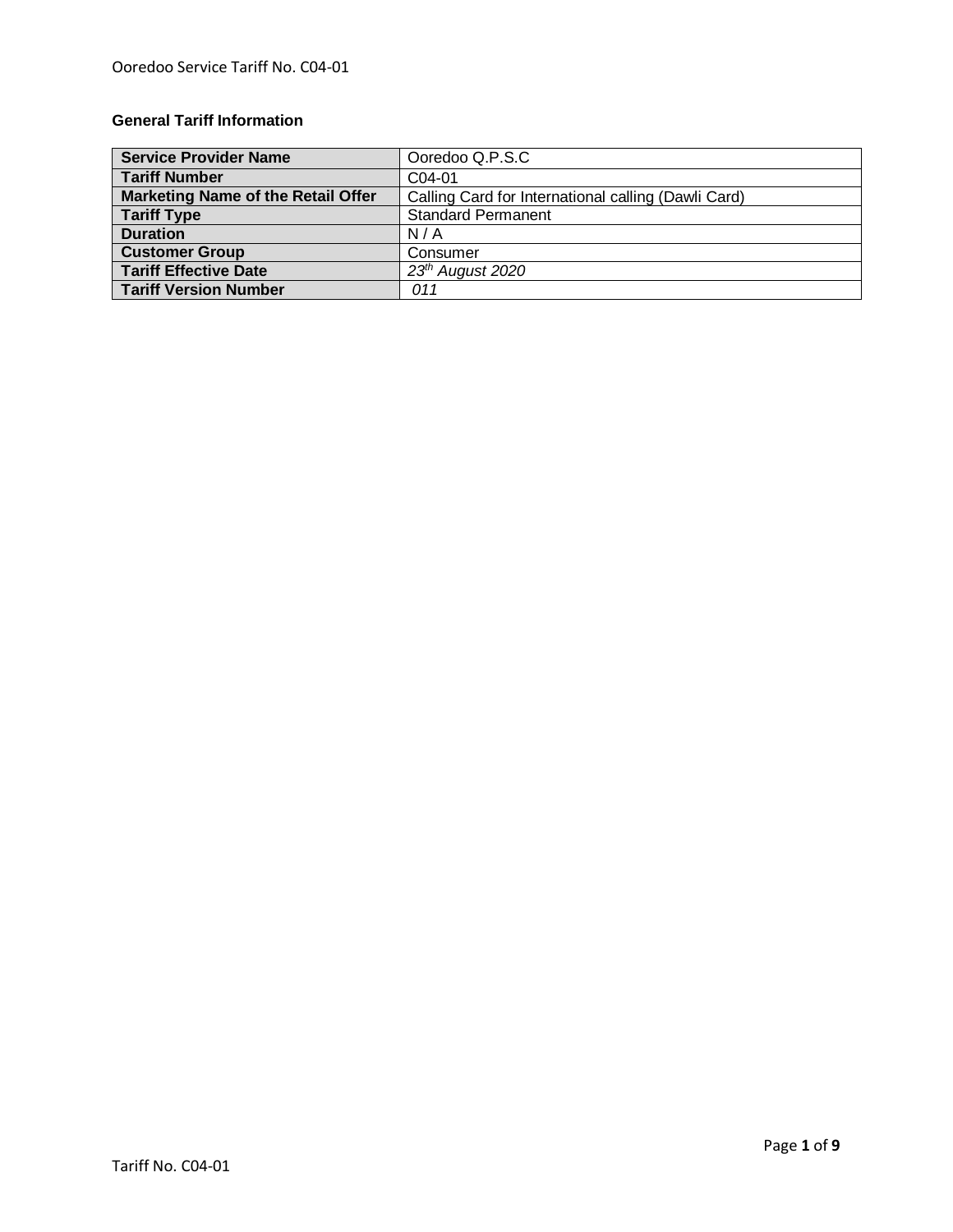# **1. Definitions**

- **1.1.** Call Charges the charges for the local and international calls per unit of time at the rate set out in the applicable tariff and payable monthly at the end of the billing cycle for charges incurred.
- **1.2.** International Calling Card A prepaid card that may be used to make voice calls to international destinations from any Ooredoo telephone in Qatar, including payphones, fixed-line and mobile telephones.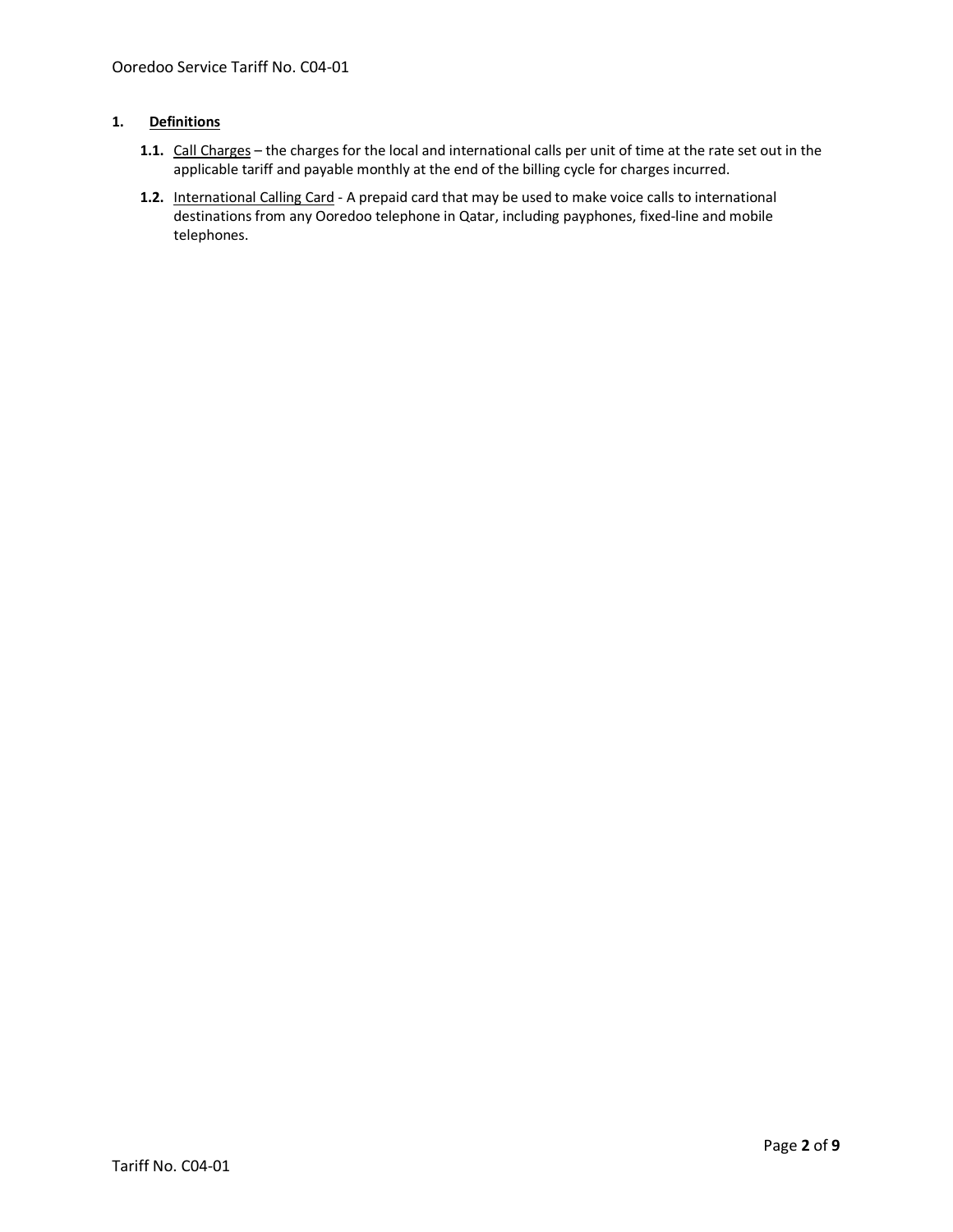#### **2. Tariff Terms and Conditions**

- **2.1.** This tariff is neither a special promotion nor a readjustment.
- **2.2.** This tariff will be effective as of the date established in this tariff and will automatically cease being effective if, subject to CRA approval (where required), Ooredoo publishes a new tariff for this service or publishes notification on its webpage that this tariff is no longer effective.
- **2.3.** From time to time, and subject to CRA approval (where required), Ooredoo may publish promotions and readjustments on its webpage or by other means. Such promotions and readjustments will automatically modify this tariff as specified by Ooredoo as of the date Ooredoo publishes such promotions or readjustments.
- **2.4.** This tariff contains rates and charges applicable to the provision of consumer international calling cards.
- **2.5.** These terms and conditions are in addition to the terms and conditions specified in other tariffs and Ooredoo General Terms and Conditions for the Provision of Consumer Telecommunications Services available a[t www.ooredoo.qa](http://www.ooredoo.qa/)

## **3. Service Description**

**3.1.** Service Description: International Calling Card is a prepaid card that may be used to make voice calls to international destinations from any Ooredoo telephone in Qatar, including payphones and fixed and mobile telephones.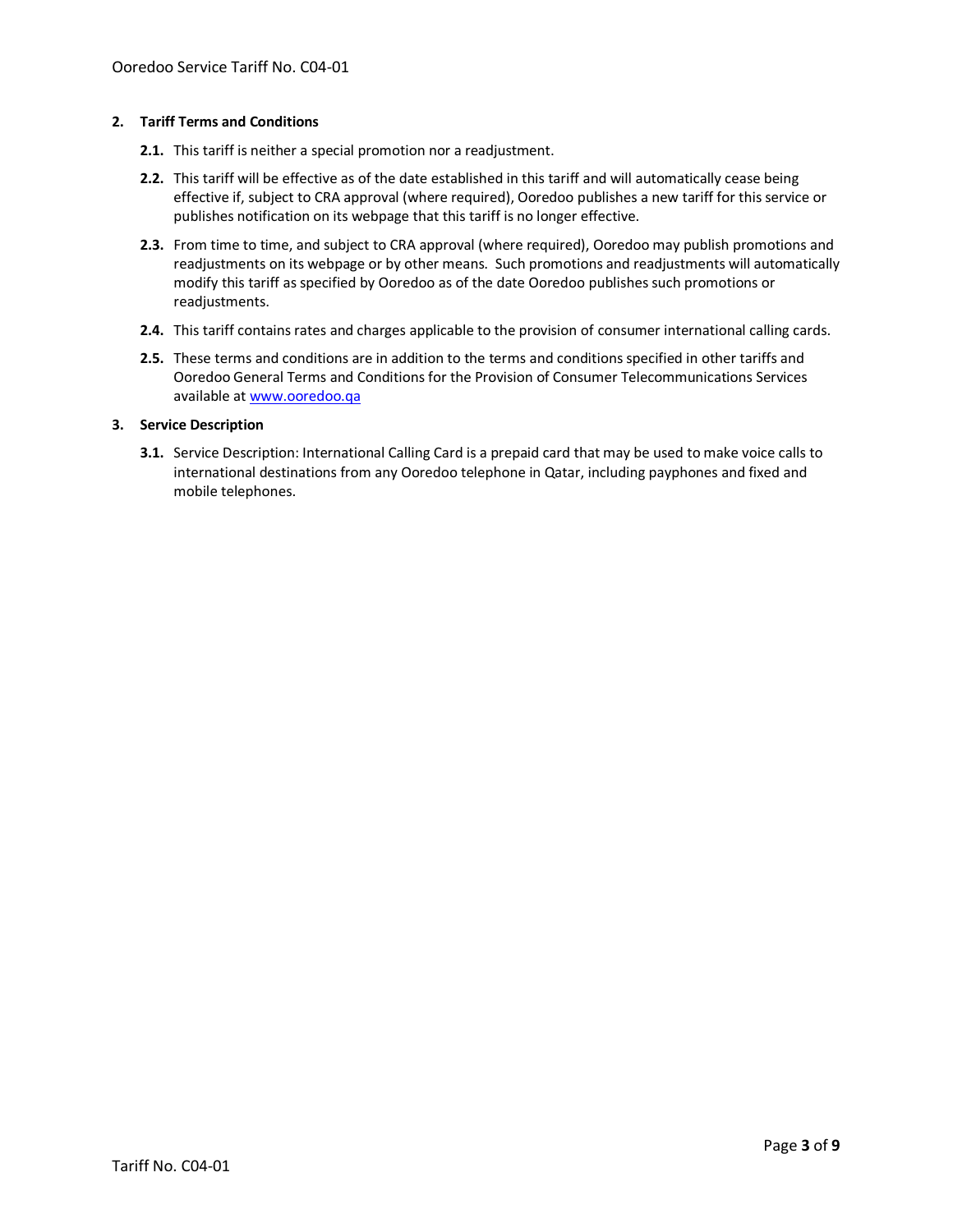## **4. Features**

- **4.1.** International Calling card is provided in the following variants:
	- **4.1.1.** Basic International Calling Card:
		- **4.1.1.1.** Available to call all destinations
		- **4.1.1.2.** Calling Card denominations of QAR 10, QAR 30, and QAR50.
	- **4.1.2.** Asia International Calling Card:
		- **4.1.2.1.** Available to call all destinations with preferential rates to Asia destinations
		- **4.1.2.2.** Calling Card denominations of QAR 25 and QAR 75.
	- **4.1.3.** MENA International Calling Card:
		- **4.1.3.1.** Available to call all destinations with preferential rates to Middle East and North Africa (MENA) destinations
		- **4.1.3.2.** Calling Card denominations of QAR 25, and QAR 75.
- **4.2.** Calls are charged at one minute intervals.
- **4.3.** Peak rate applies from 7am to 7pm on all weekdays (Saturday to Thursday), and off-peak rate applies from 7 pm to 7am on all week days and all day on Fridays.
- **4.4.** Countries included for each International Calling variant are illustrated in the table below:

| International<br><b>Calling Card</b><br>Variant | <b>ZONE</b>                       | <b>INCLUDES</b>                                                                                                                                                                                                                                                                                                                                                                                                                                                                                                                                                                                                                                                         |
|-------------------------------------------------|-----------------------------------|-------------------------------------------------------------------------------------------------------------------------------------------------------------------------------------------------------------------------------------------------------------------------------------------------------------------------------------------------------------------------------------------------------------------------------------------------------------------------------------------------------------------------------------------------------------------------------------------------------------------------------------------------------------------------|
|                                                 | Zone 1: GCC                       | Bahrain, Kuwait, Oman, Saudi Arabia, UAE                                                                                                                                                                                                                                                                                                                                                                                                                                                                                                                                                                                                                                |
|                                                 | Zone 2: MENA                      | Algeria, Djibouti, Egypt, Iraq, Jordan, Lebanon, Libya, Mauritania, Morocco, Palestine, Somalia,<br>Sudan, Syria, Tunisia, Yemen                                                                                                                                                                                                                                                                                                                                                                                                                                                                                                                                        |
| <b>Basic Calling</b>                            | Zone 3: Africa & Rest of<br>World | Angola, Ascension Island, Benin, Botswana, Burkina Faso (Upper Volta), Burundi, Cameroon, Cape<br>Verde Island, Central African Rep., Chad, Comoros (Mayotte Island), Congo, Equatorial Guinea,<br>Eritrea, Ethiopia, Gabon, Gambia, Ghana, Guinea Bissau, Guinea Rep., Ivory Coast, Kenya, Lesotho,<br>Liberia, Madagascar, Malawi, Mali, Mauritius, Mozambique, Namibia, Niger, Nigeria, Reunion,<br>Rwanda, Sao Tome Principe, Senegal, Seychelles, Sierra Leone, South Africa, Swaziland, St. Helena,<br>Tanzania, Togolese, Uganda, Zaire, Zambia, Zimbabwe                                                                                                        |
| Card                                            | Zone 2: Americas                  | Alaska, Anguilla, Antigua, Argentina, Aruba, Bahamas, Barbados, Belize, Bermuda, Bolivia, Brazil,<br>Canada, Cayman Islands, Chile, Colombia, Costa Rica, Cuba, Dominica, Dominican Republic,<br>Ecuador, El Salvador, Falkland Island, French Guiana, Grenada, Guadeloupe, Guatemala, Guyana,<br>Haiti, Hawaii, Honduras, Jamaica, Martinique, Mexico, Montserrat, Netherland Antilles, Nicaragua,<br>Panama, Paraguay, Peru, Puerto Rico, St. Kitts Nevis, St. Lucia, St. Pierre Et Miquelon, St. Vincent,<br>Surinam, Tahiti (French Polynesia), Trinidad & Tobago, Turks & Caicos Island, Uruguay, USA,<br>Venezuela, Virgin Islands (British), Virgin Islands (Us) |
|                                                 | Zone 3: Asia                      | Afghanistan, Bangladesh, Bhutan, Burma (Myanmar), India, Iran, Maldives, Mongolia, Nepal,<br>Pakistan, Sri Lanka, Brunei, China, Diego Garcia, Hong Kong, Indonesia, Japan, Kampuchea<br>(Cambodia), Korea North, Korea South, Laos, Macao, Malaysia, Philippines, Singapore, Taiwan,<br>Thailand, Vietnam                                                                                                                                                                                                                                                                                                                                                              |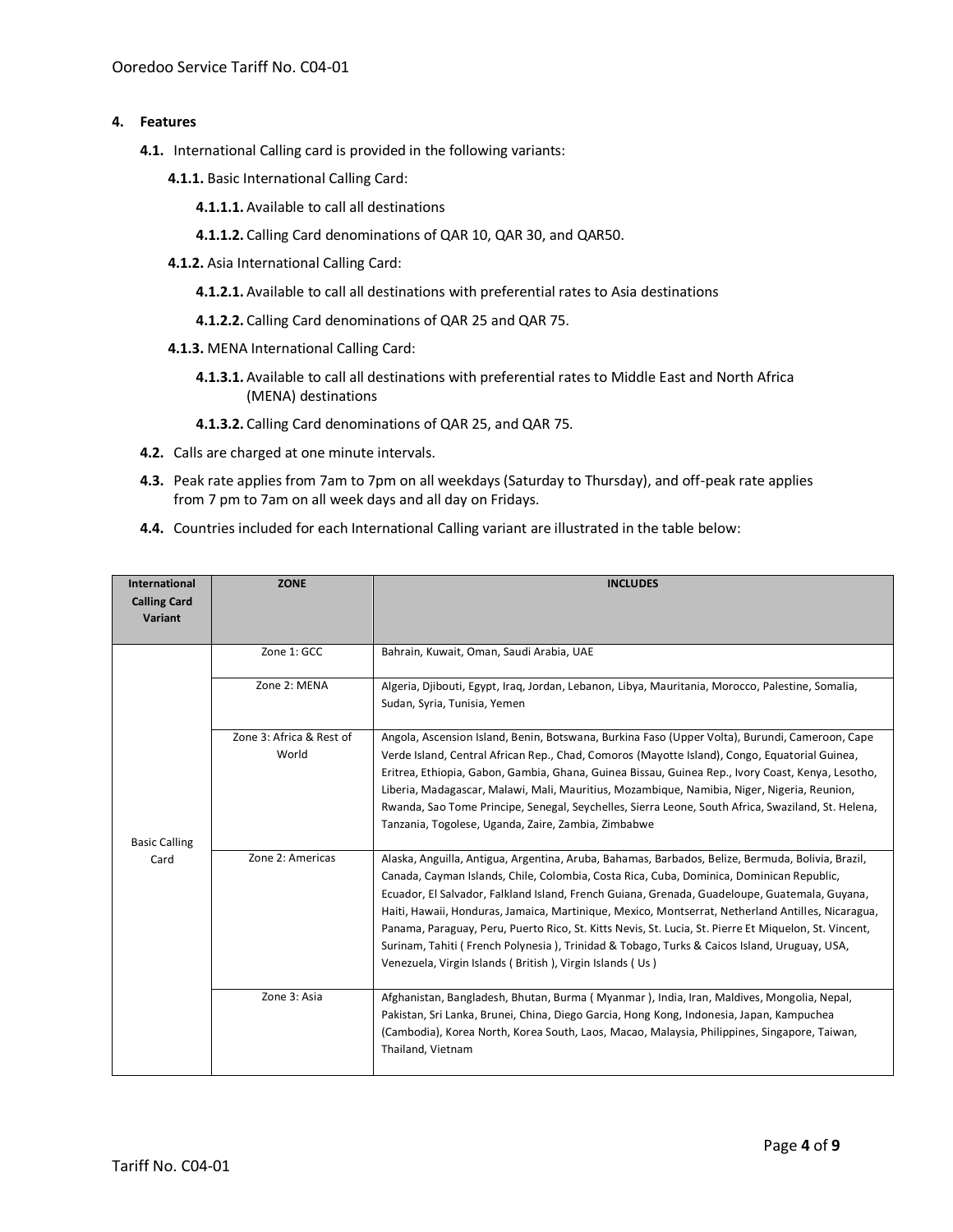| <b>International</b><br><b>Calling Card</b><br>Variant | <b>ZONE</b>     | <b>INCLUDES</b>                                                                                                                                                                                                                                                                                                                                                                                                                                                                                                                                                                                          |
|--------------------------------------------------------|-----------------|----------------------------------------------------------------------------------------------------------------------------------------------------------------------------------------------------------------------------------------------------------------------------------------------------------------------------------------------------------------------------------------------------------------------------------------------------------------------------------------------------------------------------------------------------------------------------------------------------------|
|                                                        | Zone 2: Europe  | Albania, Andorra, Armenia, Austria, Azerbaijan, Belarus, Belgium, Bosnia, Bulgaria, Croatia, Cyprus,<br>Czech Republic, Denmark, Estonia, Faroe Island, Finland, France, Georgia, Germany, Gibraltar,<br>Greece, Greenland, Hungary, Iceland, Ireland, Italy, Kazakhstan, Kyrgyz Rep., Latvia, Liechtenstein,<br>Lithuania, Luxembourg, Macedonia, Malta, Moldova, Monaco, Netherlands, Norway, Poland,<br>Portugal (Azores / Madeira), Romania, Russia, San Marino, Slovak Rep., Slovenia, Spain (Balearic<br>Islands), Sweden, Switzerland, Tajikistan, Turkey, Turkmenistan, UK, Ukraine, Uzbekistan. |
|                                                        | Zone 2: Oceania | Antarctica, Australia, Australian Ext. Territories, Christmas Island (Indian Oc.), Cocos (Keeling)<br>Islands, Cook Islands, East Timor, Fed. States Of Micronesia, Fiji, Guam, Kiribati, Marshall Islands,<br>Nauru, New Caledonia, New Zealand, Niue Island, Northern Mariana Islands, Palau, Papua New<br>Guinea, Samoa – Us, Samoa – Western, Solomon Islands, Tahiti (French Polynesia), Tokelau,<br>Tonga, Tuvalu, Vanuatu, Wallis & Futuna                                                                                                                                                        |
| Asia Calling<br>Card                                   | Zone 1          | Bangladesh, India, Mongolia, Pakistan, Sri Lanka, Brunei, Hong Kong, Indonesia, Japan, Cambodia,<br>South Korea, Macau, Malaysia, Philippines, Singapore, Taiwan, Thailand                                                                                                                                                                                                                                                                                                                                                                                                                               |
|                                                        | Zone 2          | Nepal, Bhutan                                                                                                                                                                                                                                                                                                                                                                                                                                                                                                                                                                                            |
|                                                        | Zone 1          | Egypt, Sudan, Syria                                                                                                                                                                                                                                                                                                                                                                                                                                                                                                                                                                                      |
| <b>MENA Calling</b><br>Card                            | Zone 2          | Iraq, Iran, Jordan, Lebanon, Libya, Mauritania, Palestine, Yemen                                                                                                                                                                                                                                                                                                                                                                                                                                                                                                                                         |
|                                                        | Zone 3          | Algeria, Morocco, Somalia, Tunisia.                                                                                                                                                                                                                                                                                                                                                                                                                                                                                                                                                                      |

# **4.5. Dawli Scratch Card:**

**4.5.1. Description:** This service feature allows users to make international calls over their Mobile Devices.

#### **4.5.2. Conditions:**

- **4.5.2.1.** Customer required to activate via SMS to 127 by entering the scratch card number or scanning the QR Code.
- **4.5.2.2.** Customer can load multiple scratch card at one point in time.

**4.5.2.3.**Only Hala and Shahry customer can use this scratch card (Dawli 5 is only available for Hala)

## **4.5.3. Charging:**

| Price (QAR)   | <b>International</b><br><b>Minutes</b> | Validity<br>(days)        | <b>Destination</b>                                                                                                                                                                                |
|---------------|----------------------------------------|---------------------------|---------------------------------------------------------------------------------------------------------------------------------------------------------------------------------------------------|
| 5 (Hala only) | 30                                     | Same day of<br>Activation | Bangladesh, India, Indonesia, Nepal Telecom,<br>Pakistan and Philippines (Globe)*<br>*The offer is valid for all Globe Telecom numbers<br>except with the prefix of 63 817, 63 937 and 63<br>996. |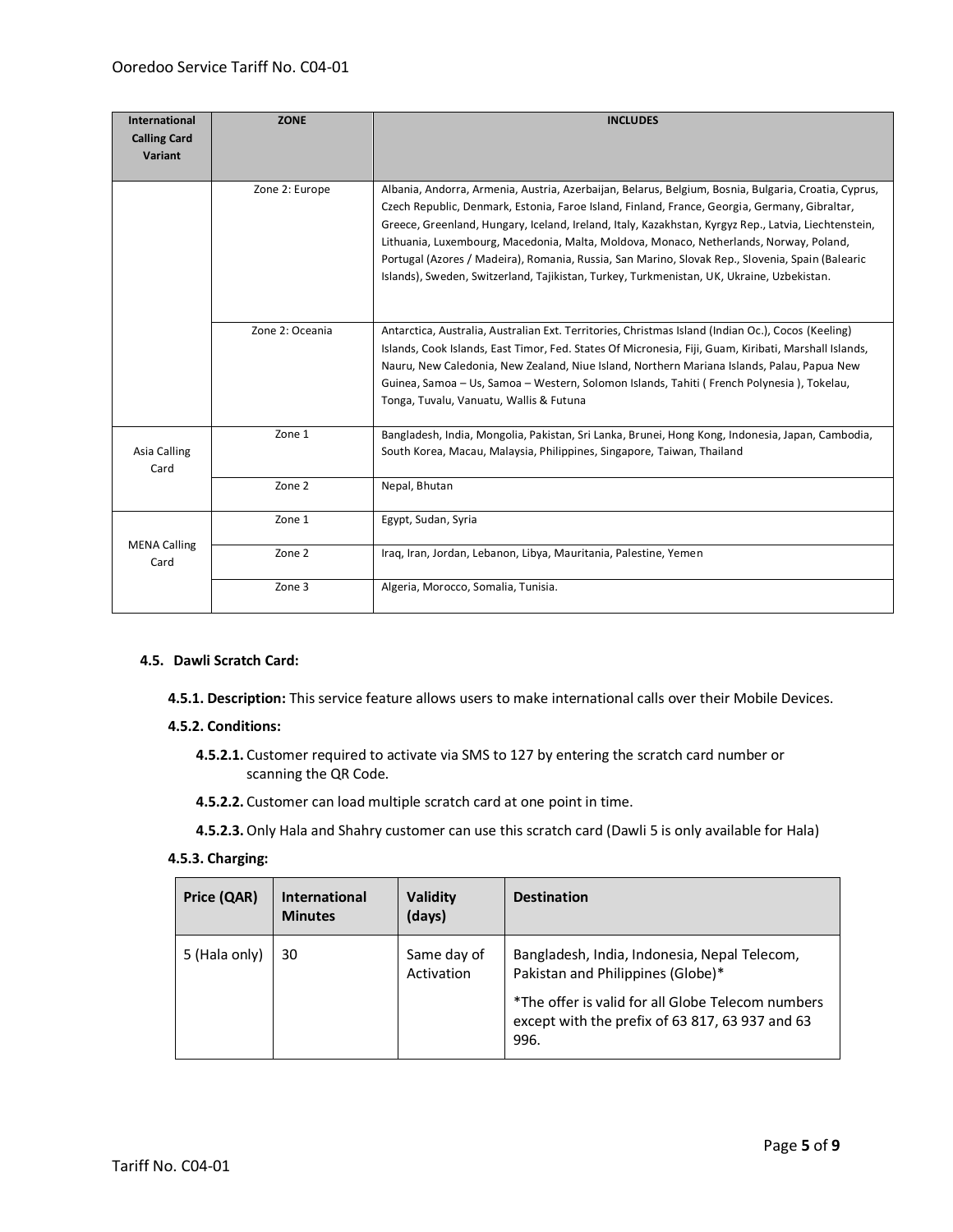| 10 | 18 |    | India, Nepal, Bangladesh, Philippines, Indonesia,<br>Sudan, Pakistan, Sri Lanka, Thailand, Turkey,<br>Egypt, Bahrain, UAE, Saudi Arabia valid for 7 days.                                                                                       |
|----|----|----|-------------------------------------------------------------------------------------------------------------------------------------------------------------------------------------------------------------------------------------------------|
| 20 | 38 | 30 | Bangladesh (+880), Egypt (+20), India (+91),<br>Jordan (+962), Indonesia (+62), Nepal (+977),<br>Pakistan (+92), Philippines (+63), Sri Lanka (+94),<br>Thailand (+66), Turkey (+90), Bahrain (+973),<br>U.A.E (+971), and Saudi Arabia (+966). |

# <span id="page-5-0"></span>**5. Charge rates**

**5.1.** International calls using the International Calling Card from Payphone, Mobiles and fixed lines are charged at the rates listed in the table below. No local airtime charge is applicable in respect of calls originated from Ooredoo mobile phones.

| Zone 1: GCC Countries<br>(QAR/min.) |          | Zone 2: Other Arab<br>Countries + Europe +<br>Americas + Oceania<br>(QAR/min.) |          | Zone 3: Africa & Rest of the<br>world + Asia<br>(QAR/min.) |          | <b>Other destinations</b><br>(Surcharges apply as stated<br>in section 5.2)<br>(QAR/min.) |          |
|-------------------------------------|----------|--------------------------------------------------------------------------------|----------|------------------------------------------------------------|----------|-------------------------------------------------------------------------------------------|----------|
| Peak                                | Off-Peak | Peak                                                                           | Off-Peak | Peak                                                       | Off-Peak | Peak                                                                                      | Off-Peak |
| 1.00                                | 0.50     | 1.50                                                                           | 1.00     | 1.75                                                       | 1.25     | 2.00                                                                                      | 2.00     |

**5.1.1.** Calling rates for Basic International Calling Card variant

# **5.1.2.** Calling rates for MENA International Calling Card variant

| <b>MENA: Zone 1</b><br><b>MENA: Zone 2</b><br>(QAR/min.)<br>(QAR/min.) |          | <b>MENA: Zone 3</b><br>(QAR/min.) |      | <b>Other destinations</b><br>(Surcharges apply as stated in<br>section 5.2) |      |                    |          |
|------------------------------------------------------------------------|----------|-----------------------------------|------|-----------------------------------------------------------------------------|------|--------------------|----------|
| Peak                                                                   | Off-Peak | Off-Peak<br>Peak                  |      | Off-Peak<br>Peak                                                            |      | (QAR/min.)<br>Peak | Off-Peak |
| 0.49                                                                   | 0.49     | 0.69                              | 0.69 | 0.99                                                                        | 0.99 | 2.00               | 2.00     |

# **5.1.3.** Calling rates for Asia International Calling Card variant

| Asia: Zone 1<br>(QAR/min.) |          | Asia: Zone 2<br>(QAR/min.) |          | <b>Other destinations</b><br>(Surcharges apply as stated in section 5.2)<br>(QAR/min.) |          |
|----------------------------|----------|----------------------------|----------|----------------------------------------------------------------------------------------|----------|
| Peak                       | Off-Peak | Peak                       | Off-Peak | Peak                                                                                   | Off-Peak |
| 0.49                       | 0.49     | 0.49                       | 0.49     | 2.00                                                                                   | 2.00     |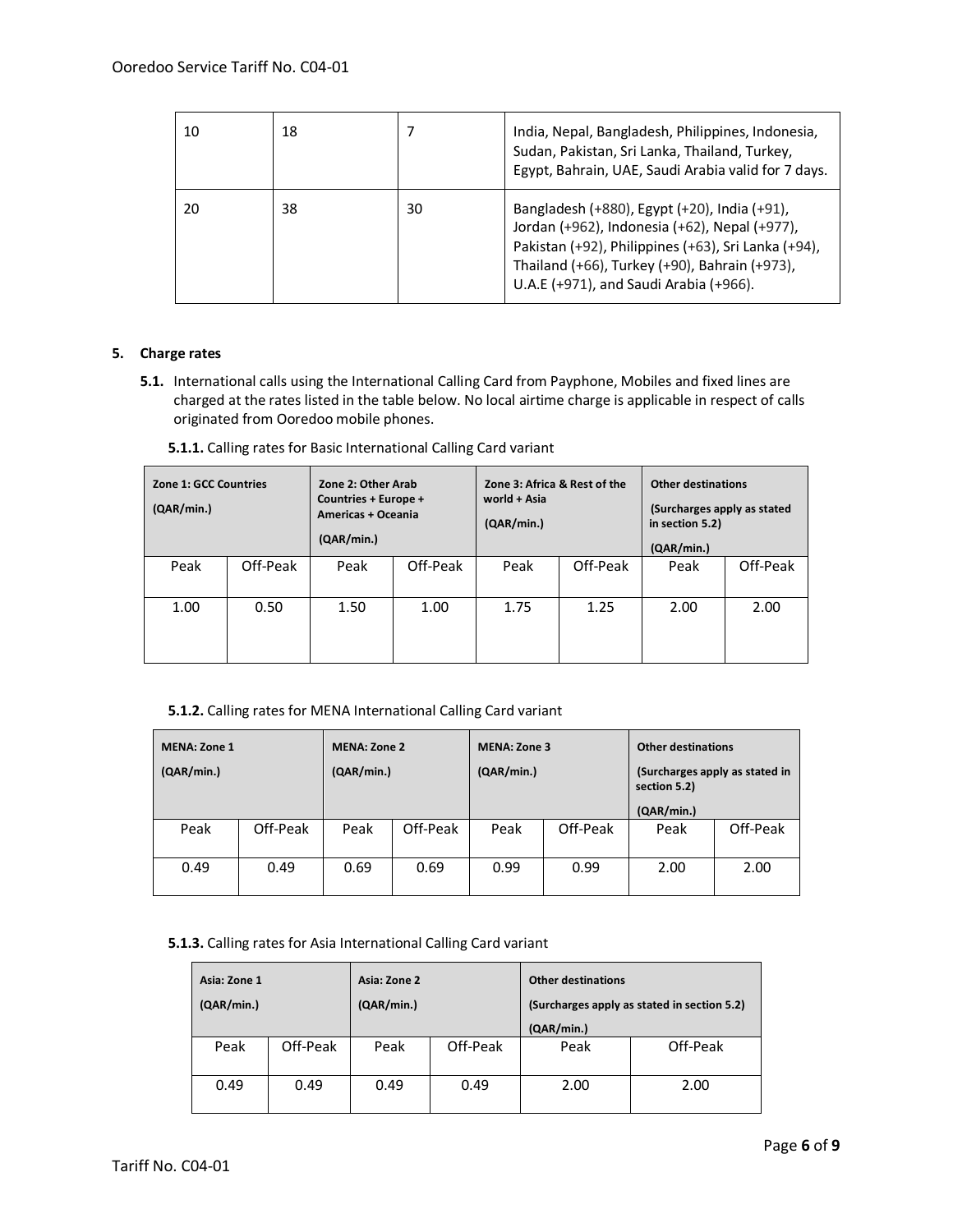| <b>Exception Destinations</b>      | <b>Peak Rate</b><br>(QAR/min.) | <b>Off-Peak Rate</b><br>(QAR/min.) |
|------------------------------------|--------------------------------|------------------------------------|
| Wallis & Futuna                    | 1.50                           | 1.50                               |
| Norfolk Island                     | 1.50                           | 1.50                               |
| Nauru                              | 1.50                           | 1.50                               |
| <b>Australian Ext. Territories</b> | 1.50                           | 1.50                               |
| Cuba                               | 1.50                           | 1.50                               |
| Sao Tome Principe                  | 1.50                           | 1.50                               |
| St. Helena                         | 1.50                           | 1.50                               |
| Diego Garcia                       | 1.50                           | 1.50                               |
| Somalia                            | 0.50                           | 0.50                               |
| Greenland                          | 0.50                           | 0.50                               |
| Liechtenstein                      | 0.50                           | 0.50                               |
| <b>Bulgaria</b>                    | 0.50                           | 0.50                               |
| <b>Iridium Local</b>               | 16.00                          | 16.00                              |
| Skyphone                           | 36.00                          | 36.00                              |
| Thuraya                            | 6.00                           | 6.00                               |

<span id="page-6-0"></span>**5.2.** Surcharges, in addition to charge rates listed in section [5.1,](#page-5-0) will apply to specific calling destinations in all calling card variants. Surcharges, where applicable, to these destinations are shown in the table below:

- **5.3 Dawli 10 Card Value:** Hala customers can get 32 bonus minutes valid for 1 day (Activation Day + 1 Day) to call the following countries/operators: India, Nepal (NTC), Pakistan, Bangladesh, Indonesia and Philippines (Globe). The offer is valid for all Globe Telecom numbers except with the prefix of 63 817, 63 937 and 63 996.
- **5.4 Dawli 20 Card Value:** The customers have an option to get extra value when using the Dawli 20 Card. When choosing the extra value when opting in, customers can choose only one destination from selected country / operator as follows:

| <b>Destination</b> | <b>Operator</b> | <b>Minutes</b> |
|--------------------|-----------------|----------------|
| Indonesia          | All             | 60             |
| Nepal              | Nepal Telecom   | 100            |
| Pakistan           | All             | 100            |
| Philippines        | Globe           | 200            |
| Sri Lanka          | Dialog          | 50             |
| India              | All             | 150            |
| Bangladesh         | All             | 100            |

- **5.4.1** Customer needs to dial a prefix 1776 for accessing Philippines Globe numbers. Number ranges 63817, 63937 and 63996 are excluded from the offer for Philippines Globe.
- **5.4.2** Customer needs to activate a Dali 20 Card and have a balance of 38 minutes to activate the value offer. With each 38 minutes, one value offer can be activated.
- **5.4.3** The value minutes are all inclusive and not in addition or over and above the 38 minutes.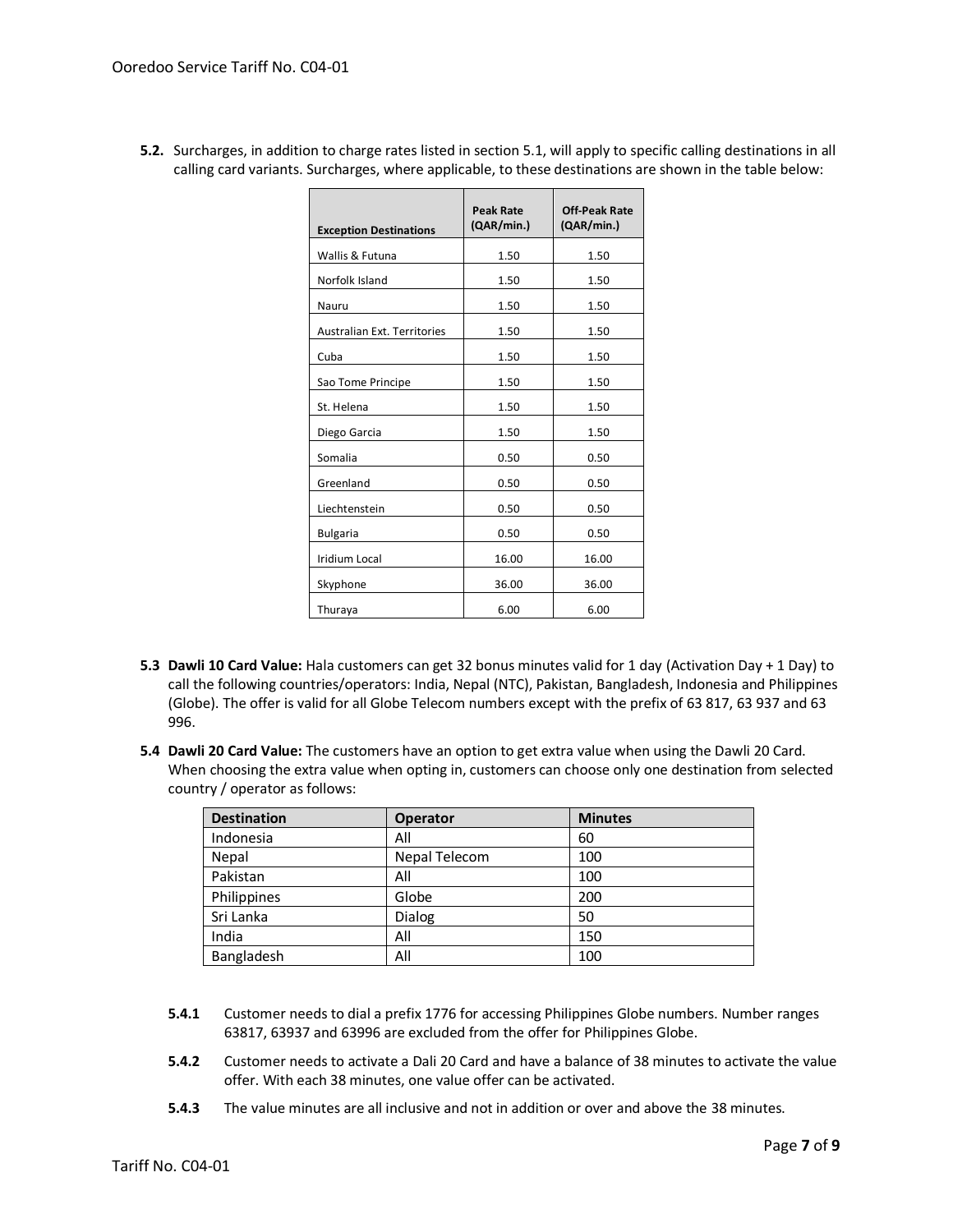**5.4.4** The validity will be changed to 14 days (including day of activation) from 30 days when opting in to the value offer.

## **6. Service Provider obligations**

**6.1.** Validity: The International Calling Card in any variant is valid for 1 year from date of first usage.

## **7. Customer obligations**

**7.1.** The customer is obliged to safeguard their international calling card at any time as cards lost or stolen cannot be replaced.

# **END OF TARIFF**